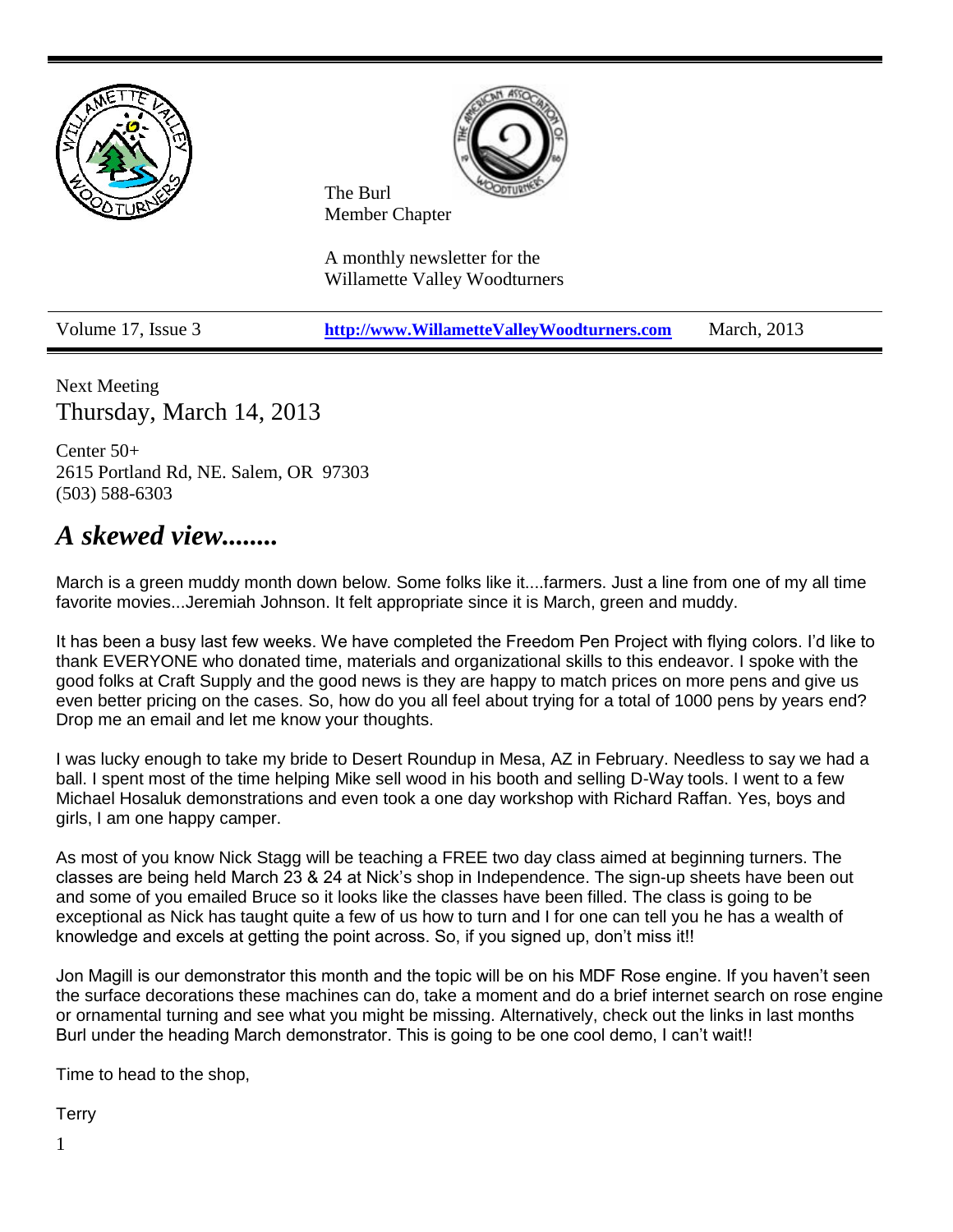**Turning Tip for the Month:** When filling cracks with CA glue, first coat the surrounding area with thinned sanding sealer ( 50% sanding sealer, 50% appropriate thinner) or wax.Then apply the CA glue. The glue will fill the crack but will not stain the surrounding wood. Bruce Stangeby

# Club Business

## **Current & Upcoming Events**

## **March Demonstrator Jon Magill: Rose Engine Turning**



Our March meeting will focus on Rose Engine Turning. Jon re-discovered woodturning about a dozen years ago when he was given a lathe. Two years later he stumbled upon the esoteric art of ornamental turning, a highly specialized, Victorian-era technique that enables very precise surface decorations, using a complex lathe called a rose engine. Rose engines were primarily used by jewelers, watchmakers and artists like "Faberge".

Exposure to the niche of ornamental turning immediately resonated for him and he knew he had found a vehicle that would give him an expressive balance between technical bent and creative desires. Using the rose engine lets him marry the organic nature of wood, the industrial gears to work it, and his own sense of design. The possibilities are limitless but always different. Jon enjoy the challenge of making boxes, particularly the precision required to produce threaded wooden boxes. Recent works also include experimentation with resins and other materials by themselves or in combination with exotic woods.

Several years ago Jon wrote an article for the Journal of the American Association of Woodturners, American Woodturner, detailing how to build a low cost, homemade rose engine lathe. In addition to the article he produced plans and instructions for the entire project. You can get an overview of rose engine work at:<http://www.woodturner.org/products/aw/howto/rose/MDFOverview.pdf> To overcome the hurdles of cost and availability, Jon wrote about, and published the plans for, a homemade rose engine in the Spring 2007 issue of American Woodturner. The lathe, made from a half-sheet of MDF, is now known as the "MDF Rose Engine". You can read the original article about it here: <http://www.ornamentalturners.org/assets/content/RoseEngine.pdf>

After seeing the demo, if you are interested in building an MDF Rose Engine, the construction instructions and detailed drawings are available here: [http://www.woodturner.org/products/aw/howto/rose/MDFConstruction\\_v6%5B1%5D.pdf](http://www.woodturner.org/products/aw/howto/rose/MDFConstruction_v6%5B1%5D.pdf)  <http://www.woodturner.org/products/aw/howto/rose/MDFDrawings.pdf>

At our meeting Jon will discuss and demonstrate the rose engine and talk in general about ornamental turning or anything else you want to know about turning.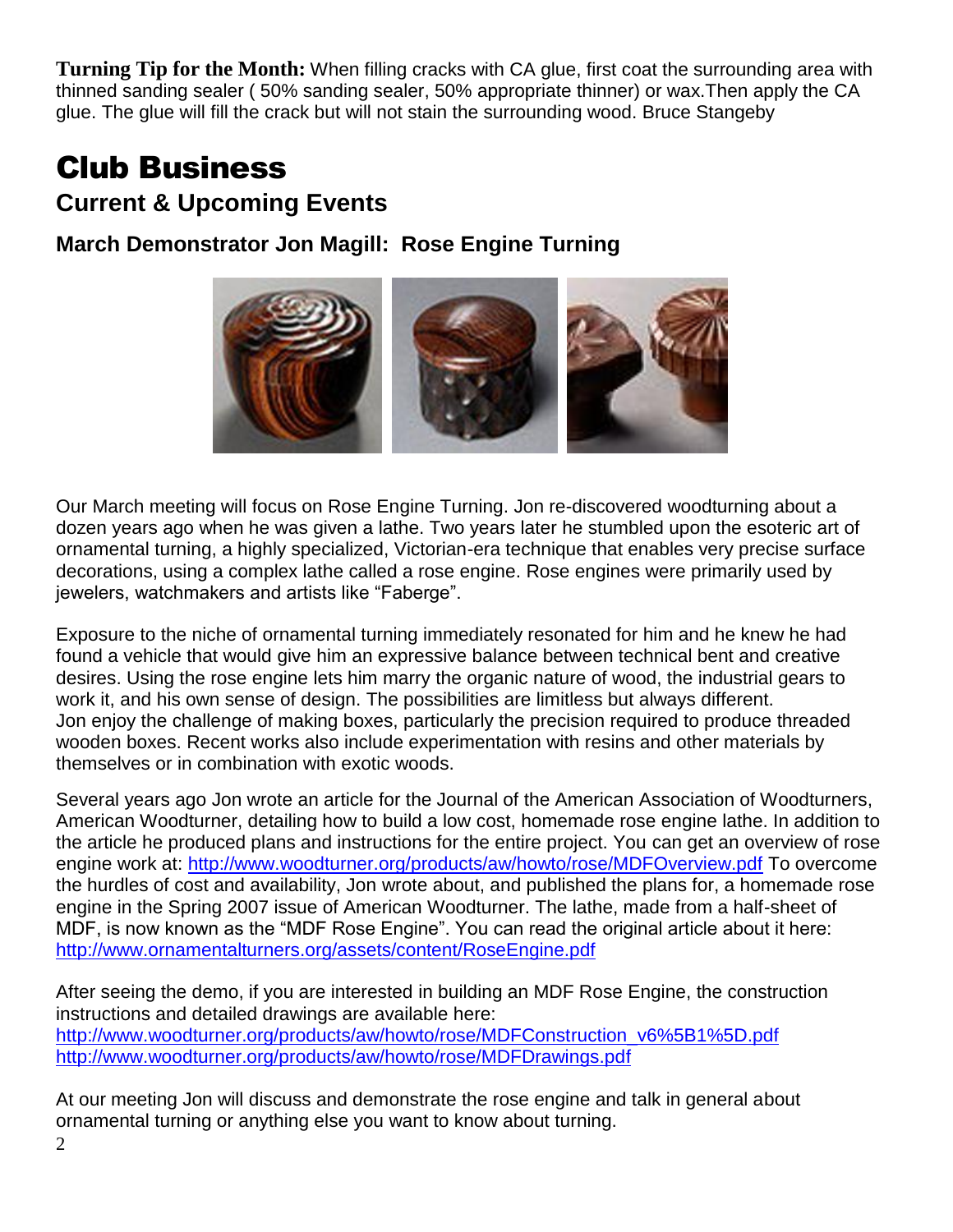## **April Demonstrator Jim Hall: Decorating and Embellishing**



Jim Hall will be talking about taking turnings to the next level. He will be presenting a process and not a product. The process will lead to the product. Jim is a member of Cascade Woodturners and has done several programs for us in the past. The following background information is from Jim.

I have been woodturning on a lathe and rose engine, carving, and painting for many years. I do not have a style, it is what my imagination can think up at any particular time looking at a specific piece of wood. I make few bowls but mostly hollow forms. I usually include some sort of an adornment on every vessel that I make. I do not care for sterile forms. Sometimes the form of the carving is the adjournment. I have been working with wood for some 40 plus years and it has been a lot of fun over those many years, even though it does not seem like it has been that long.

Professionally I was many things. I was a County/City Planner until the many headaches with public life got to me. I then started a consulting business in Portland and was having a good time until the economy went to pot in the mid-70's. Went to law school and became a corporate attorney for several firms for several years. Then the executives started to look at things in a way that is not appropriate in my opinion. So I finished my career as a land developer and Realtor. I enjoyed that the most because you were working on something tangible and were helping people solve problems.

I have studied with several well know wood artists such as: John Jordan, Trent Bosch, Bin Pho, Jack DeVos, and Christian Bruchard, as well as many others.

#### **Freedom Pen Project:**

The Freedom Pens Project is an all-volunteer effort spearheaded by the members of SawMill Creek Woodworkers Forums. It is to provide custom hand crafted pens to American servicemen and women overseas. Everyone is invited to participate in the project, all we need is your time and talent to provide handmade pens for our military stationed in foreign countries who are in harm's way. Every Freedom Pen that is delivered serves as a constant reminder to our troops that they are not alone and have our continued support until each and every one has returned home. The project was started in 2004 and to date, wood turners from all over the US have turned more than 145,000 pens.

Four men and one woman on a mission; to create slimline pens to send to our troops overseas. The codename was "Project Freedom Pens" and the operatives were Rex Brown, Ken Budeau, Ron Fox, Bob Hutchinson, and Betty Fox. The operation commenced at 0900 hours on Saturday, February 9, 2013 and ended at approximately 1230 hours on the same day. Seventy-three pens were turned, finished, and labeled. Many thanks to Rex Brown for organizing the operation and allowing the team to use his assets.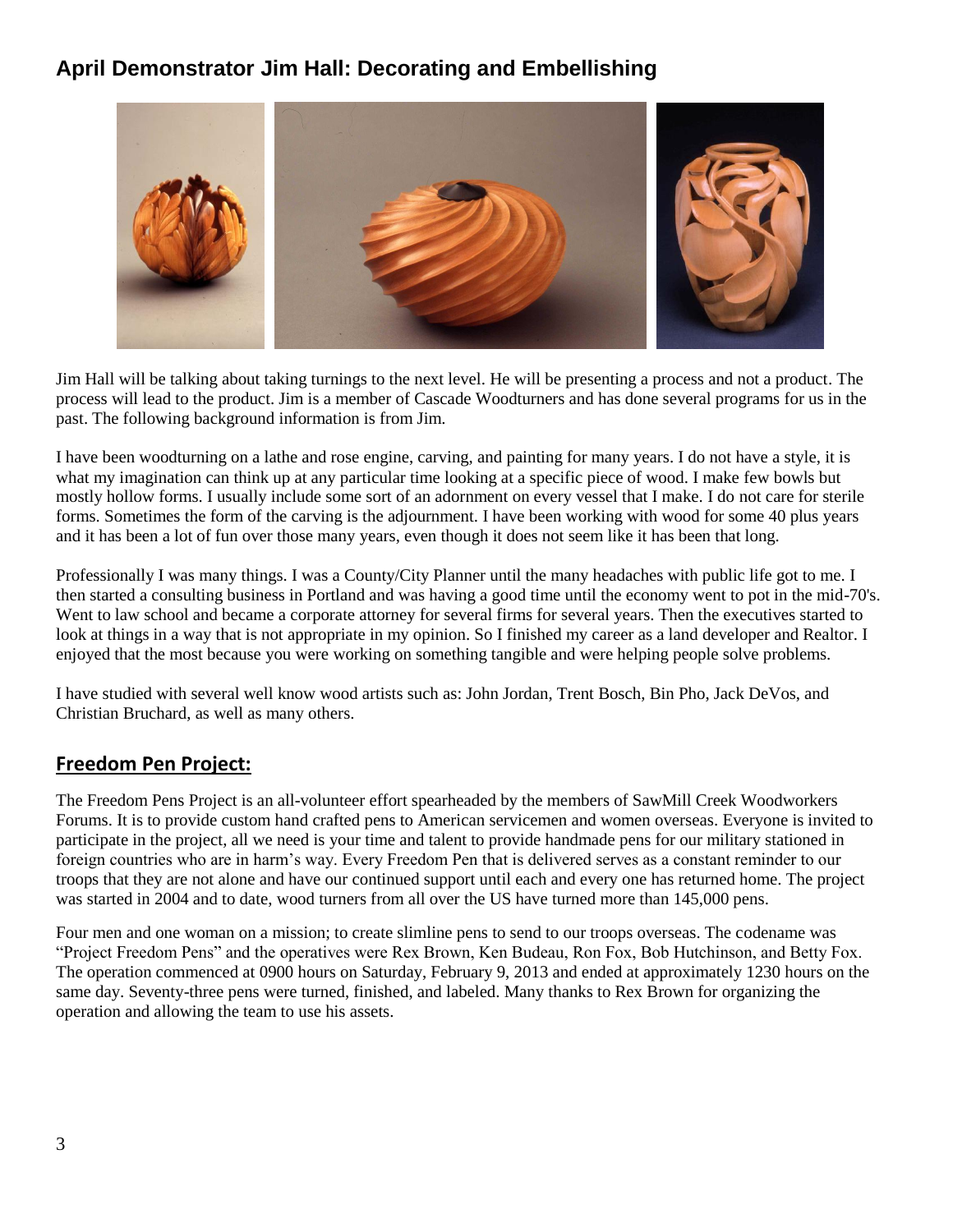

The initiates gathered again on Saturday February  $16<sup>th</sup>$  where giants have trod. In the hollowed shop of Terry Gerros, the humble group endeavored diligently until about sixty Freedom Pens were produced. They spoke quietly in hushed tones whilst turning the gifts that will be presented to our fighting troops overseas. The numbering of the initates was Ron Fox, Jack Knight, Bruce Stangeby, Bob Hutchinson, Terry Gerros, Jim Devorss, Betty Fox, and Pete Peterson. The work went quickly, the fellowship was great, and the atmosphere was awe inspiring.



# Membership Rewards (sorry, available to club members only)

#### *Library*

A friendly reminder to members with books and /or videos checked out from the library. Please return them at this next meeting.

#### *Wood Gathering*

Sign-up sheets will be available to indicate your availability to help with wood gathering. Anyone who learns of a tree or log that is available to the club should notify Jerry Lelack (503 510-1577) or Bob Hutchinson (503 508-3279). The intent is to gather wood, process it to usable pieces, store it at the home of Terry Gerros', and then make it available to members. Terry can be reached at 503 580-5013.

-----------------------------------------------------

#### *From Terry Gerros*:

I am also a distributor for Stick Fast CA glue, Sharpfast Sharpening systems, and the Holdfast vacuum chucking system. If you have an interest in these products, give me a call or send me an email for details.

#### *Supplies*

The club purchases a few supplies in bulk and sells it to members at club cost. We routinely have superglue (\$5), black or brown superglue (\$10) accelerator (\$6) and Anchor Seal (\$10/gal). Recently the club purchased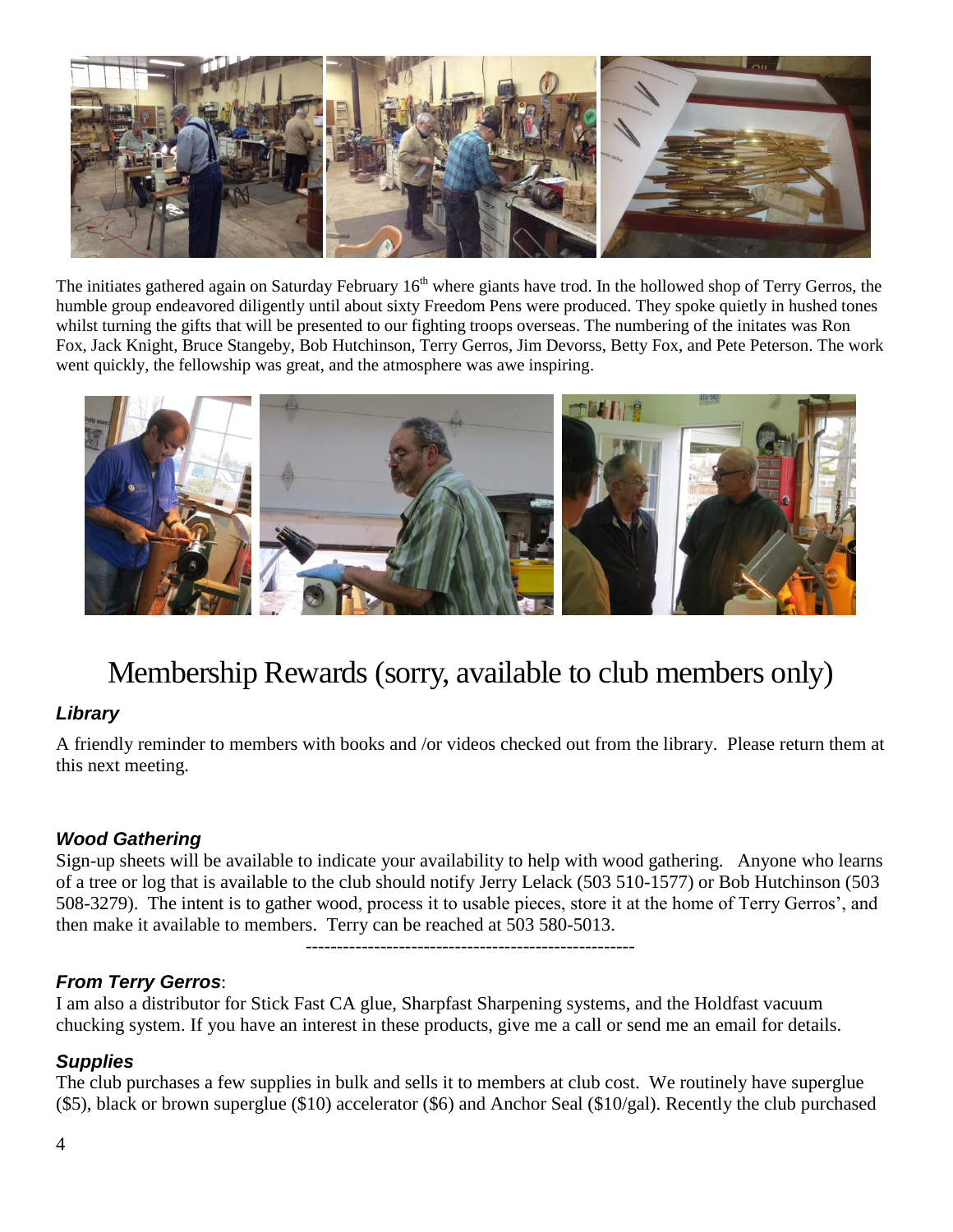a small supply of half round protractors (\$6) used to measure the angle ground on a tool, and depth gauge (\$5). Bob Quadros will have the resale items still available at the meeting. Please bring the correct change for the items you want.

#### **Club Member Discounts**

- From Terry Gerros: Club orders will be going out on **March 18<sup>th</sup>**. If our order equals or exceeds \$1,000, Craft Supply gives us a 13% discount plus free shipping. If you order from the sales items, you will receive the club discount in addition to the sale discount, making many items available at very attractive prices.
- Club members are registered with Klingspor's Woodworking Shop at [www.woodworkingshop.com](http://www.woodworkingshop.com/) or 800-228-0000, they have your name and will give you a 10% discount.
- Hartville Tool will give club members a 20% discount for the next year and a 15% discount after that: [www.hartvilletool.com](http://www.hartvilletool.com/) or 800-345-2396
- If you show your club card at checkout time to the cashier at Woodcraft in Tigard they will give you a 10% discount (may not apply to some machinery).
- Exotic Wood is offering a discount of 15% off any orders placed at: [www.exoticwoodsusa.com](http://www.exoticwoodsusa.com/) . (This includes sale items and free shipping on orders over \$300). Use promo code ewusaAAW
- Gilmer Wood now offers our club a 10% discount on purchases made there. If you haven't been to Gilmers, it is well worth the trip to Portland, if only to make your mouth water and make you cry if you leave empty handed.
- North Wood Figured Wood can be viewed at North Woods Figured Wood. Here's our website [www.nwfiguredwoods.com](http://www.nwfiguredwoods.com/) . Please take a look! We're happy to offer you our courtesy 15% discount. Anyone from our club can simply type in "WOODTURNERS" at check out to receive the sale price. No minimum purchase. We've got beautiful Big Leaf Maple, Black Locust, Madronne, White Oak, Ash, Elm and Yew.....turning blanks, slabs, burls and lumber.

#### Club happenings in our area

(Please visit the club's website listed below for additional information)

Northwest Woodturners (Beaverton, OR) <http://www.northwestwoodturners.com/> Meet first Thursday at Franklin High School March Demonstrator: Ashley Harwood

Cascade Woodturners (Portland, OR) <http://www.cascadewoodturners.com/> Meet Third Thursday at Franklin High School March Demonstrator: Ashley Harwood

Beaver State Woodturners (Eugene, OR) <http://www.beaverstatewoodturners.com/> Meet fourth Thursday at Woodcraft March Demonstrator: Rudi Rudolph - lidded boxes

Southwest Washington Woodturners (Vancouver, WA) Dan Baker (President), email: [ridgewoodworks@aol.com](mailto:ridgewoodworks@aol.com) Meet fourth Wednesday at the Friends of the Carpenter's Center